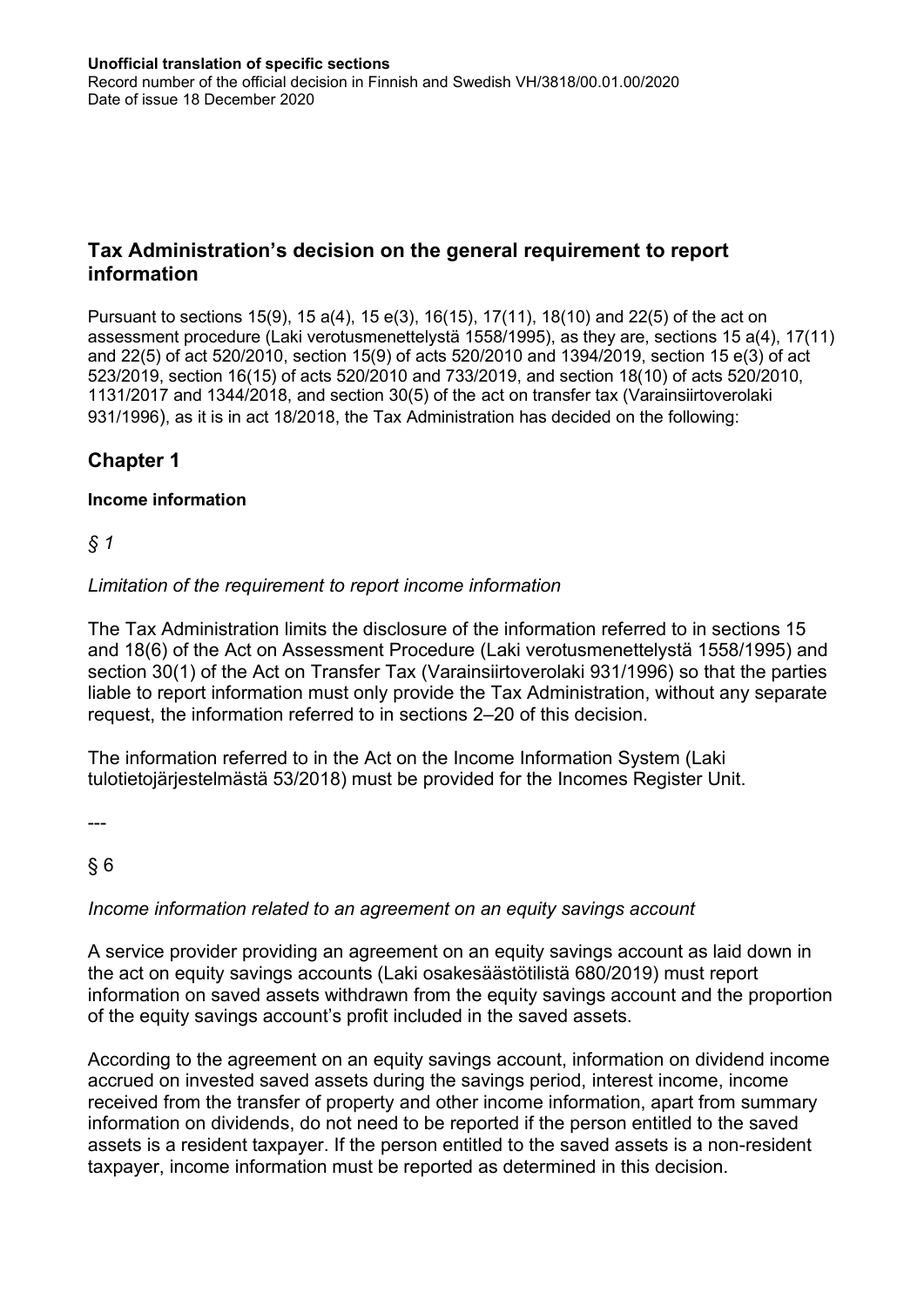# § 7

#### *Interest, after-market bonus, other capital income and guarantee commission*

The payer or agent must report the taxable income paid and brokered to natural persons and estates, income comparable to interest, an index bonus, an after-market bonus, any monetary compensation paid in place of dividends and a consent fee paid in conjunction with the exchange of bonds or changes in terms and conditions. Guarantee commissions must also be reported. However, interest on wage income, guarantee commissions or other comparable capital income reported to the Incomes Register do not need to be reported.

## § 8

#### *Dividend and surplus, as well as payments paid by fund companies*

Fund management companies, Finnish branches of foreign fund companies and foreign fund companies that manage an investment fund established in Finland must report the annual profit paid for the investment fund's profit shares and collective investment vehicle shares on a fund-specific basis.

Companies that distribute dividends or other assets must report the information required for taxation on the dividends paid and the distribution of assets taxed as dividends from unrestricted equity funds.

--

Account operators referred to in the Act on the Book-Entry System and Settlement Activities (348/2017) and payment agents must report dividends based on share deposit certificates and foreign shares processed in the Finnish book-entry system, other dividends based on foreign shares and profit paid for a foreign collective investment vehicle share. The information referred to in this subsection must only be reported if the recipient is a Finnish resident taxpayer.

 $---$ 

# § 11

#### *Traded securities and redemptions of fund shares*

Investment service companies referred to in the Act on Investment Services, foreign investment service companies and other investment service providers referred to in the said Act, insurance companies other than earnings-related pension providers referred to in the Insurance Companies Act (521/2008), agencies and agents referred to in the Act on Foreign Insurance Companies (398/1995), and local mutual insurance associations referred to in the Local Mutual Insurance Associations Act (1250/1987) must provide information on trades on shares, share deposit certificates, warrants, subscription rights, selling rights and an investment fund's fund shares and collective investment vehicle shares they have brokered or concluded. Furthermore, subscriptions and redemptions of collective investment vehicle shares must be reported insofar as the information has not been provided pursuant to subsection 2. In addition, the aforementioned the parties liable to report information must provide information on derivative contracts that are used for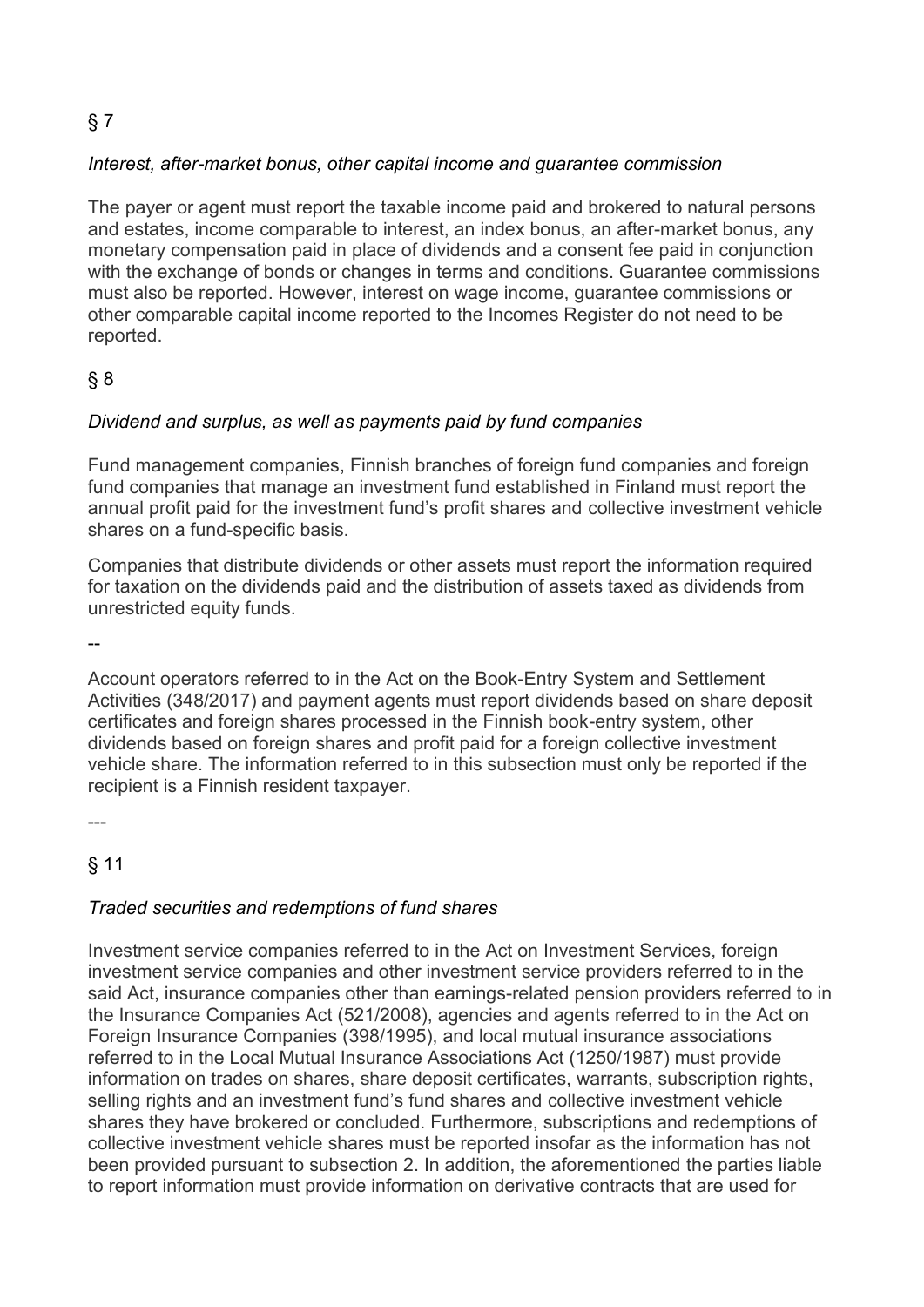trading on the regulated markets referred to in the Act on Trading in Financial Instruments (1070/2017), or on other regulated markets supervised by the authorities, and on the derivative contracts referred to in chapter 1, section 14(3–9) of the Act on Investment Services and other derivative contracts and parties to the contracts. Trades must be reported by purchase and sale for each customer. The object and number of trades, the purchase and selling date, the sale price, the costs paid by the customer and the amount of transfer tax paid must be reported regarding trades. Corresponding information must be reported regarding subscriptions and redemptions.

Fund companies, Finnish branches of foreign fund companies and foreign fund companies that manage an investment fund established in Finland, as well as EEA alternative investment fund managers that manage an alternative investment fund established in Finland must provide information on investment fund, collective investment vehicle and alternative investment fund shares redeemed from taxpayers. In addition, information on the purchase price and purchase date of investment fund, collective investment vehicle and alternative investment fund shares and costs collected in conjunction with subscriptions and redemptions must be provided, insofar as this information is held by the party liable to report information.

Monetary considerations of at most 100 euros paid in conjunction with business restructuring as referred to in sections 52–52 c and 52 f of the Act on the Taxation of Business Income do not need to be reported. Furthermore, payments of at most 100 euros paid for shareholders as a result of the sale of shares left over from a reverse share split as referred to in chapter 15, section 9 of the Limited Liability Companies Act do not need to be reported.

The information referred to in this section above must be reported on everyone, both Finnish resident and non-resident taxpayers.

If the information referred to in this section above concerns the long-term savings or equity savings account assets of resident taxpayers, the information does not need to be reported.

## § 12

#### *The information required for calculating capital gains and losses from securities*

Credit institutions referred to in the Act on Credit Institutions, Finnish branches of foreign credit institutions, investment service companies, Finnish branches of foreign investment service companies referred to in the Act on Investment Services, account operators referred to in the Act on the Book-Entry System and Settlement Activities and other securities custodians must provide the Tax Administration with the information on the sale and other transfer of securities required for calculating capital gains and losses of natural persons and estates regarded as resident and non-resident taxpayers for taxation purposes, insofar as this information is held by the party liable to report information. Furthermore, the information required for calculating capital gains and losses must be provided on sales and other transfers of bond loans, insofar as this information is held by the party liable to report information and in such a format that it can be provided.

The information required for calculating capital gains and losses referred to in subsection 1 above does not need to be reported for monetary considerations of at most 100 euros paid in conjunction with business restructuring as referred to in sections 52–52 c and 52 f of the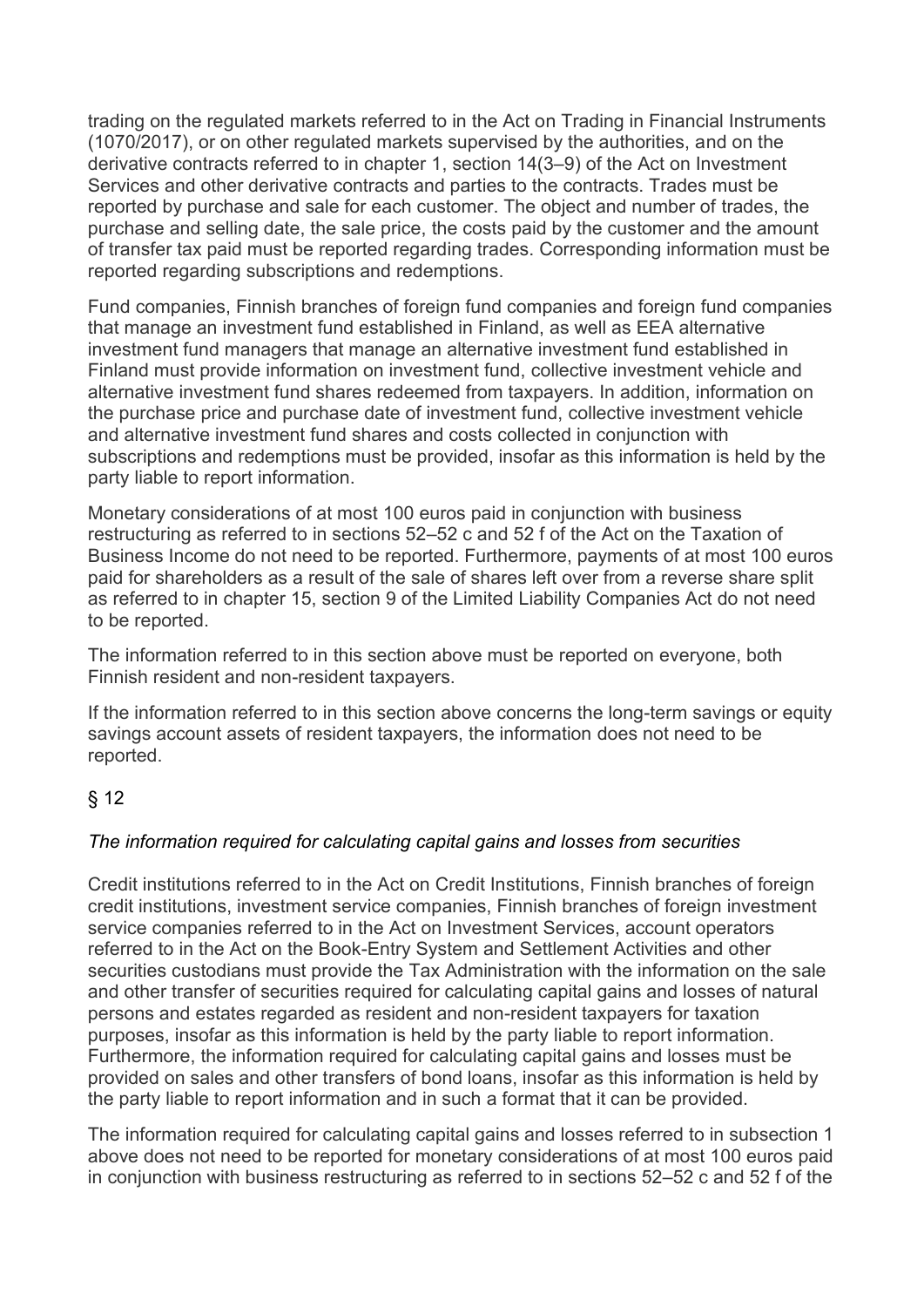Act on the Taxation of Business Income or payments of at most 100 euros paid for shareholders as a result of the sale of shares left over from a reverse share split as referred to in chapter 15, section 9 of the Limited Liability Companies Act.

If the information referred to in this section above concerns the long-term savings or equity savings account assets of resident taxpayers, the information does not need to be reported.

# § 13

### *Information on returns of capital*

Account operators referred to in the Act on the Book-Entry System and Settlement Activities must report information on returns of capital brokered regarding equities and shares processed in the book-entry system. In addition, the aforementioned party liable to report information must report the information required for calculating capital gains received from a taxpayer's return of capital, insofar as this information is held by the party liable to report information.

Limited companies and cooperatives must report information on returns of capital paid for their equities and shares. The information must only be reported if it has not been reported pursuant to subsection 1. The information referred to in subsection 1 above and this subsection must only be reported if the recipient is a Finnish resident taxpayer.

---

## § 17

## *Payments paid to non-resident taxpayers*

Payers must report income paid to non-resident taxpayers referred to in the Act on the Taxation of Nonresidents' Income (Laki rajoitetusti verovelvollisen tulon verottamisesta 627/1978), such as dividend, interest, an after-market bonus and other payments subject to tax at source, excluding payments that are reported to the Incomes Register, and tax at source, withholding tax and health insurance contributions collected from the payments. In addition, payers must report income paid for investment fund and collective investment vehicle shares and tax at source collected on the profit.

Payers must report the payments referred to in subsection 1 paid to non-resident taxpayers even though no tax was collected on them on the basis of an act or international agreement.

With regard to interest on bond loans and after-market bonuses paid to non-resident taxpayers, identification information on the financial institution of a participating country or a reporting US financial institution pursuant to the FATCA agreement between Finland and the United States, whose account includes the assets on the basis of which interest or after-market bonuses have been paid, can be reported in place of the payment recipient.

---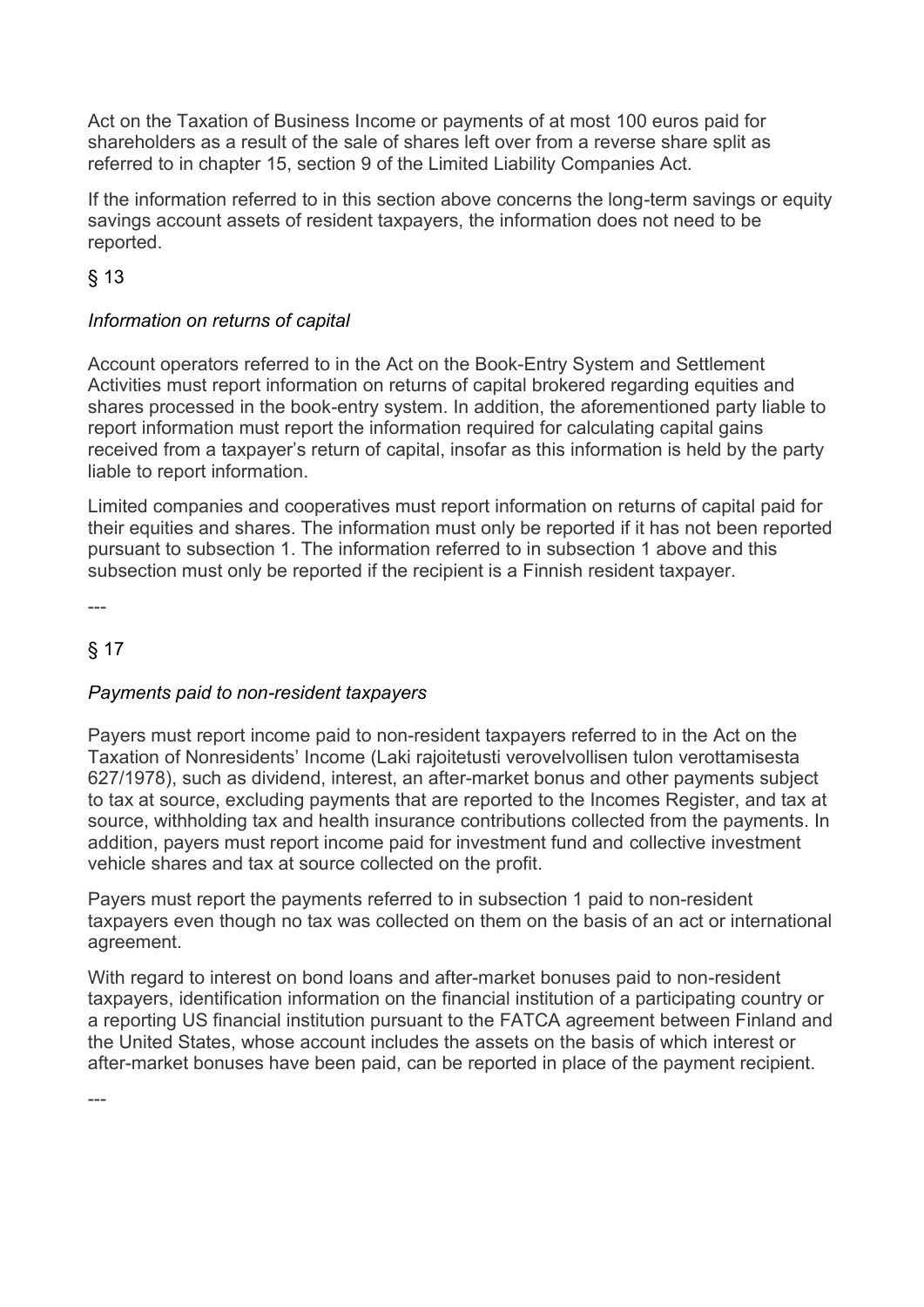# **Chapter 3**

## **More detailed provisions**

§ 25

## *More detailed provisions on reporting income and assets*

The following must be reported regarding the income and assets referred to in sections 2– 24 above:

- 1. identification information on the party liable to report information;
- 2. identification information on beneficiary, payor and owner of asset items;
- 3. the type and amount of payment or asset item, and tax withheld from the payment;
- 4. in addition, information on non-resident taxpayers must include the Personal Identity Code or Business ID or other tax identification (TIN) in their country of residence, if known.

---

# **Chapter 5**

### **Other details**

## § 41

## *Information on dividends paid for nominee-registered shares*

An Authorised Intermediary referred to in section 10 c of the Act on the Taxation of Nonresidents' Income (laki rajoitetusti verovelvolisen tulon verottamisesta 627/1978) must report the information referred to in section 15 e(1) of the Act on Assessment Procedure, apart from identification information on the Authorised Intermediary to whom the information was transmitted.

Publicly listed companies that distribute dividends as referred to in section 33 a of the Act on Income Tax (Tuloverolaki 1535/1992) must, in addition to the information referred to in sections 8(2) and 17(1) above, report the information referred to in section 15 e(2) of the Act on Assessment Procedure regarding dividends paid for nominee-registered shares.

The information referred to in this section must be reported, even though no tax was collected on the payments on the basis of an act or international agreement.

---

# **Chapter 6**

## **Other provisions**

§ 44